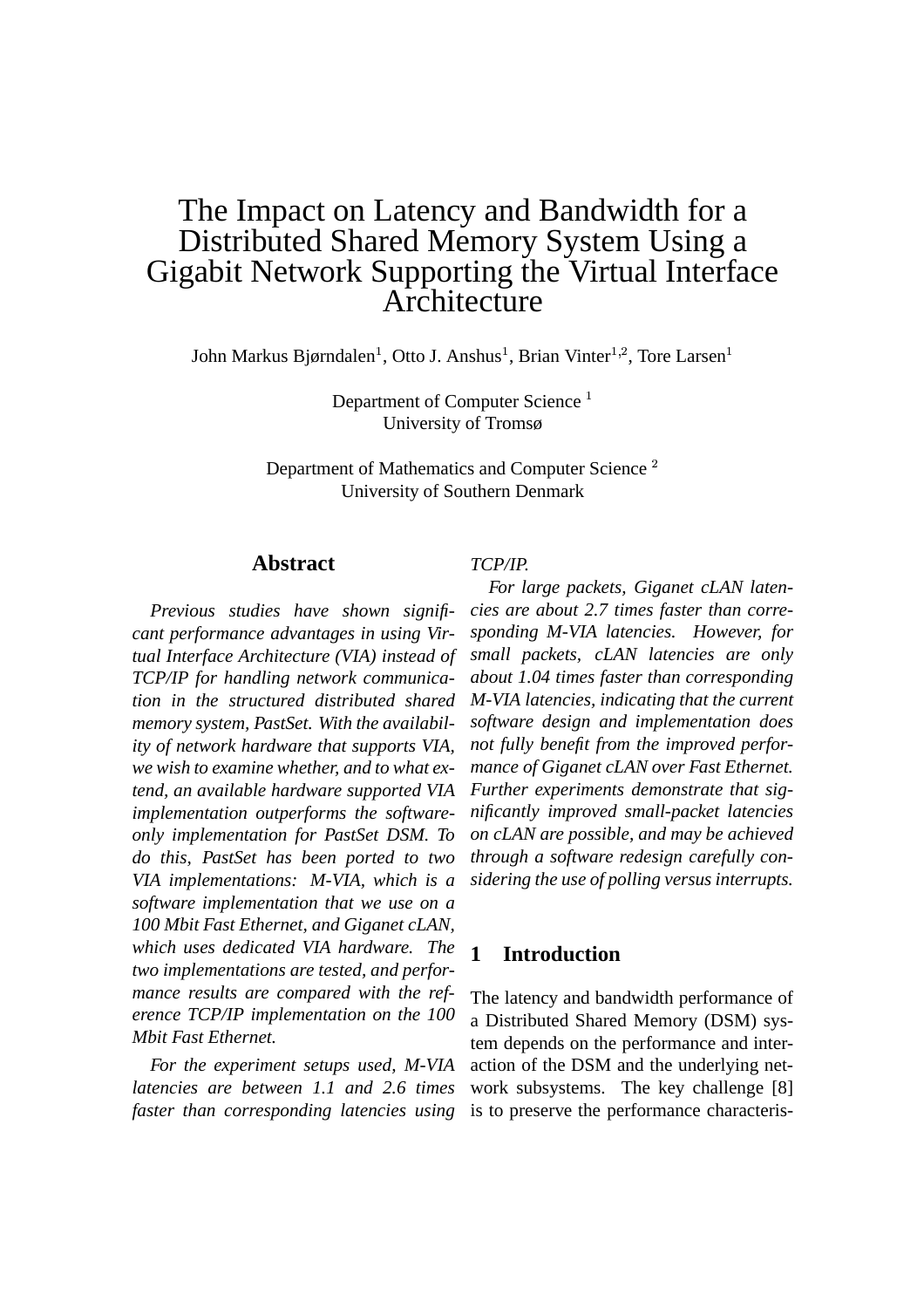tics of the physical network (bandwidth, latency, QoS) while making effective use of host resources. Network bandwidths and latencies are constantly improving. Unfortunately, applications have not been able to take full advantage of these performance improvements due to the interactions of layers of user and kernel level software. A detailed breakdown of hardware and software costs of remote memory operations is discussed in [3]. The Virtual Interface Architecture (VIA) was developed to significantly reduce the software overhead between a high performance CPU/memory subsystem and a high performance network.

In this paper, we study the latency and bandwidth performance of PastSet DSM using either M-VIA[10], a software VIA implementation for Linux; Giganet cLAN[9], a VIA implementation with hardware VIA support; or TCP/IP. The paper briefly describes the functionality of PastSet, the organization of the implementation, the interactions between PastSet components, and the VIA implementations. Experiment configurations with micro-benchmarks and metrics are described before presenting and analyzing benchmark results.

# **2 Implementing the PastSet Server and Application Library**

PastSet is a structured distributed shared memory system. PastSet memory objects are tuples. Operations exist to create tuples, copy tuples to DSM, and read tuples in DSM. The DSM is structured in that tuples are organized in disjoint elements, and that an ordering of tuples is maintained within each element. Operations exist to create elements and define ordering criteria for each element. A synchronization mechanism is included in the memory model, and a synchronization criterion may be set for each element. Operations are provided to set synchronization criteria.

All PastSet operations are blocking. The PastSet memory model complies with sequential consistency.

For this paper, the PastSet operation move is used in determining PastSet latencies. Move takes a tuple as parameter and copies the content of the tuple into a specified element in DSM, maintaining tuple order and synchronization criterion. The move operation blocks in the sense that it returns only after confirmation has been received from the PastSet server that the operation is completed.

The design, applicability, and performance of PastSet DSM is demonstrated in [1] and [12].

The synchronous nature of PastSet operations implies that each operation request requires a reply message with the result of the operation before the client may continue execution; consequently, two messages are required for each remote operation.

The version of the PastSet server used for the experiments reported on in this paper creates a new thread for each new client connection. Each thread is exclusively responsible for servicing it's associated connection. The threads loop, reading requests, performing operations on behalf of the client and returning results to the caller.

This is a simple approach, with low overhead for a small number of connections. However, the single-thread-per-connection approach is not well suited for multithreaded clients where several client threads may need to share the same connection. We have developed alternatives to using a sin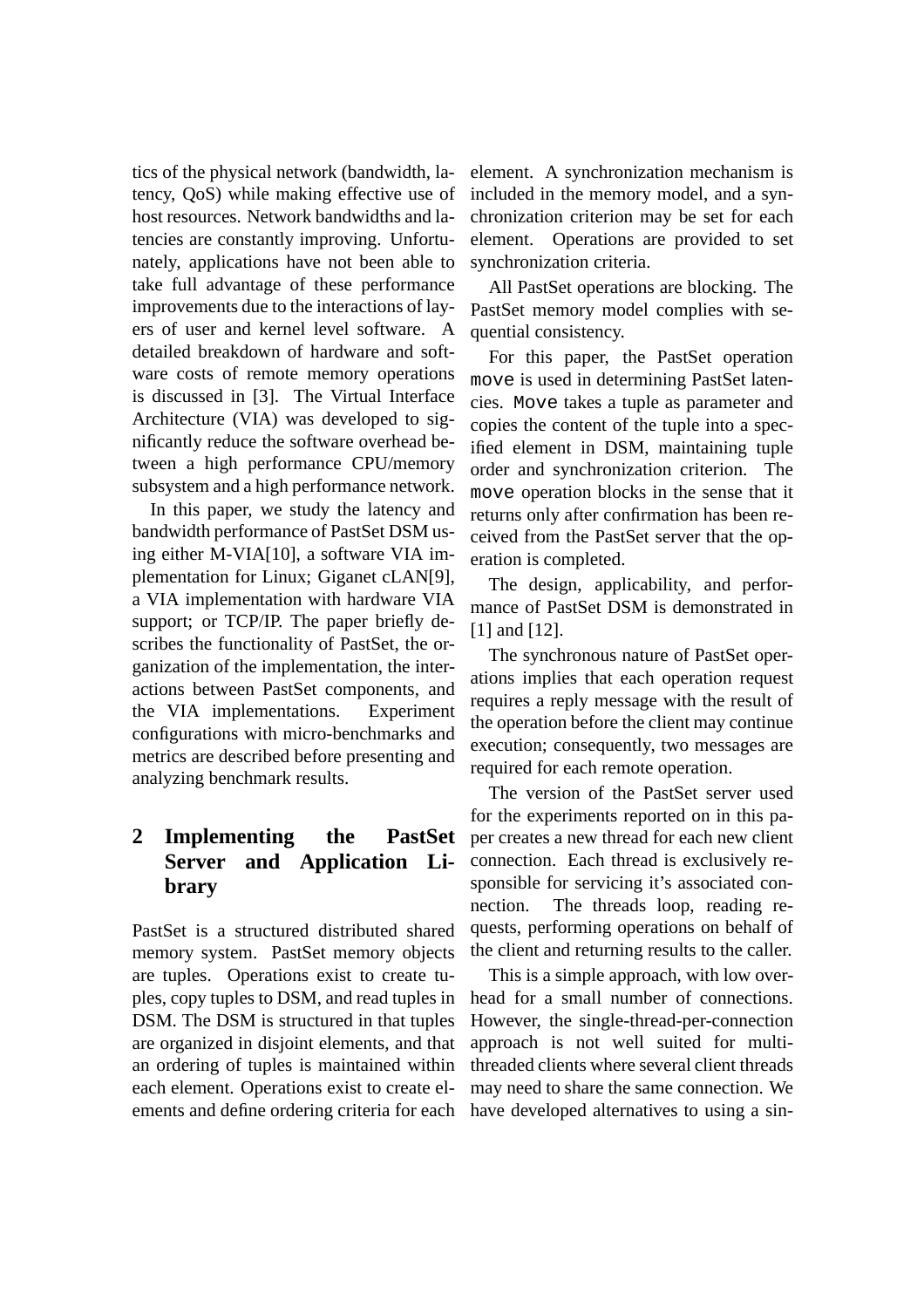report on these in this paper.

#### **2.1 TCP/IP implementation**

When a PastSet operation requests nonlocal data, the operation and its parameters are sent via a TCP/IP connection to the remote PastSet server, and the caller is blocked awaiting the reply from the PastSet server.

All connections disable the Nagle algorithm to ensure that even small data packets are sent immediately.

#### **2.2 M-VIA implementation**

The PastSet server and the application library were implemented using the M-VIA 1.0 [10] implementation of the VIA API. By using the message passing model of VIA, we got a simple port from the TCP/IP implementation. The alternative, using remote DMA, is complicated by the way PastSet operations can manipulate and address Past-Set distributed shared memory.

The PastSet server and the application library use blocking calls to M-VIA in order to reduce the processor usage. M-VIA first check to see if the data already has arrived. If not, a block is done.

The 100Mbit network interface cards (NICs) we used do not support the "doorbell" mechanism of the VIA. Instead, this is done in software in M-VIA, making traps to the Linux kernel necessary.

The tuples that are used by the micro benchmarks we use are allocated in parts of the memory that are registered with the M-VIA NICs in order to reduce copying on send and receive. However, M-VIA first copies the data from the NIC to kernel level

gle thread per connection, but we will not memory, and then from kernel memory to the user level application memory.

#### **2.3 cLAN implementation**

With hardware support, VIA is intended to enable applications to send and receive packets over a Virtual Interface without trapping to the operating system kernel. The kernel is basically only involved in setting up and tearing down connections, and in other book-keeping tasks. In particular, the incoming data is directly written to the user level application memory.

The PastSet server and the application library using hardware supported VIA are otherwise basically identical to the one using M-VIA. In particular, blocking calls are used doing a little spinning to check if data already have arrived before doing the actual blocking.

# **3 Methodology and Experiment Design**

This section describes the hardware and software details of the experiments, how the timing measurements were done, the microbenchmarks, and the metrics used.

#### **3.1 Hardware and Software**

All experiments reported on in this paper were done using two HP LX-Pro Netservers, each having four 166MHz Pentium Pro CPUs. Each computer had 128MB main-memory, and dual peer 33MHz, 32 bit PCI buses. The level 2 cache size is 1MB per processor.

For the experiments, the computers were interconnected using either Giganet cLAN 1.25Gb/s [9] or Trendnet TE100-PCIA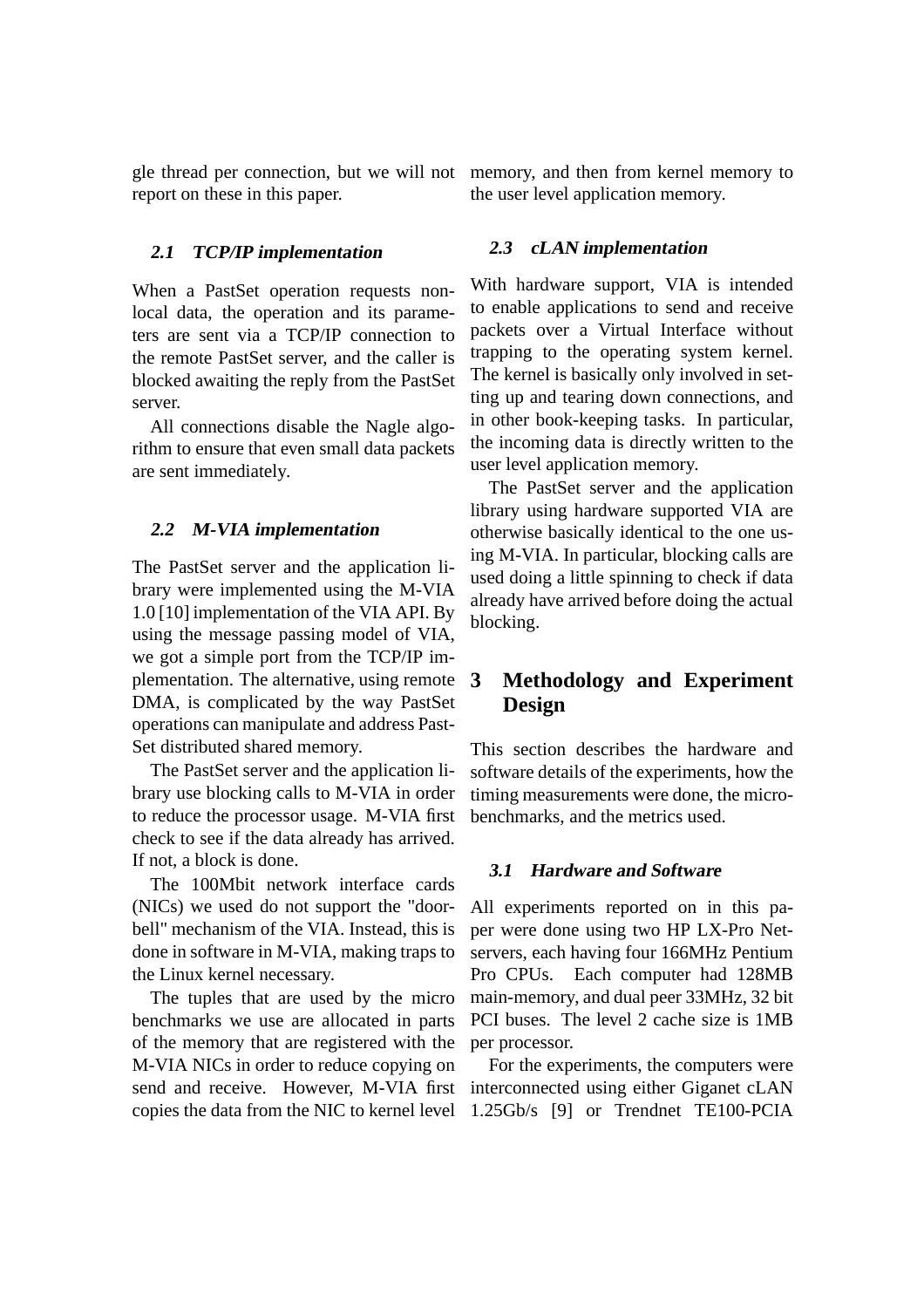(DEC Tulip 21143 chip set) 100 Mb/s network interface cards (NIC) connected to a hub. Both NICs were on PCI bus no. 0 on each server. In addition, a 100VG 100Mb/s NIC, also on PCI bus no. 0, was used to connect to the local area network of the Department of Computer Science. This network was used to manage the experiments and the servers.

Linux v. 2.2.14 with PastSet functionality added to the kernel was installed on each node participating in the experiments. We used M-VIA version 1.0 with a minor patch to the connection management.

We compiled M-VIA, cLAN, the PastSet Server, the PastSet Kernel, the PastSet Application Library, the Linux operating system, and the benchmarks using egcs 1.1.2.

Default compiler flags were used for M-VIA, cLAN, The PastSet Server, the PastSet Kernel, and the Linux operating system. We used the optimization flags "-O6 -m486 -mjumps=2 -malignloops=2 malignfunctions=2." for the benchmarks and the PastSet library.

Because we experienced problems with M-VIA when using four processors, we redesigned the experiments to use only one processor per server, and we recompiled the Linux kernel to run as a single processor system.

# **3.2 Micro benchmarks and Metrics**

To measure the latency of the PastSet operations, we used several micro benchmarks. In this paper we will only report on the move latency, that is, the time to invoke, complete and return from a move operation. The move operation blocks when waiting for an acknowledgement message from PastSet.

The client process calls move operations.

for (i = 0; i < 1000; i++) { save\_timestamp; mv(); } save\_timestamp;

Figure 1: The move latency (Mvlat) benchmark

The client process running the benchmark and the PastSet server are on two different computers.

To determine the effect of using blocking vs. spinning when waiting for data, we used the vnettest micro benchmark taken from the M-VIA 1.0 distribution. This micro benchmark is a low level roundtrip pingpong of data. We modified vnettest so we could choose to use either blocking or spinning when waiting for data.

To determine the effect of the underlying network technology, each micro benchmark used TCP/IP, software supported VIA (M-VIA), and hardware supported VIA (Giganet cLan).

Data size for the messages was varied from one to 31KB. The elapsed time for 1000 transmissions is measured for each packet size and then divided by 2000 to get the average latency of a message from address space to address space. We repeated each run of 1000 transmissions five times.

When doing the performance measurements each node supported no other workload except for the operating system and its various artifacts.

All necessary initializations were done before starting time- or cycle measurements.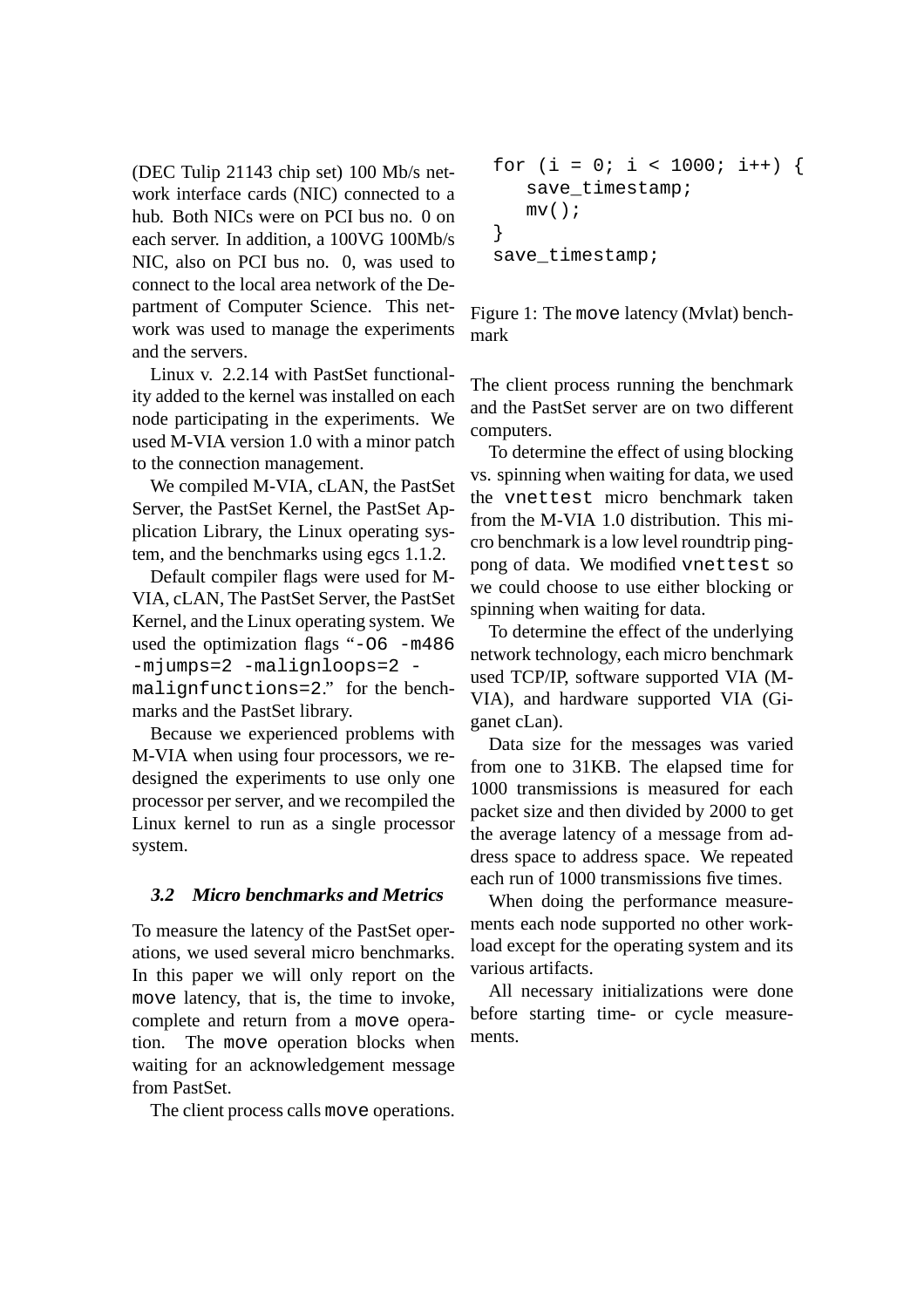#### **3.3 Time Measurements**

The Intel Pentium Pro RDTSC (read timestamp counter) instruction and the Linux *gettimeofday()* system call were used to determine PastSet operation latencies.

Using RDTSC, as in [6], the cycle count was recorded for every move operation. Elapsed time in microseconds was calculated by dividing the registered cycle count by the specified processor frequency of 166 MHz. We did not verify the actual frequency of each individual computer, leaving open the possibility that the computed time may deviate slightly, but consistently, from the performance measured in cycles spent. Care was taken to avoid potential problems with register overwrites and counter overflow.

The *gettimeofday()* system call was used for aggregate measurements over many operation calls. Checks were made to ensure that RDTSC and *gettimeofday()* measurements were consistent.

Cache effects are not eliminated, but measurements are averaged over five runs of one-thousand iterations each, and no other workload is present.

# **4 Micro-benchmark Results**

#### **4.1 Move Latency Results**

Figure 2 shows move latencies and bandwidth for intra-node communication using TCP/IP, M-VIA and cLan. Tuple sizes are varied from one byte to 31KB. The bandwith is computed from the latency since PastSet requires one operation to complete before the next can be initiated.

For small tuple sizes move latency using M-VIA is about 2.6 times faster than TCP/IP. M-VIA latency is about 1.1 times



Figure 2: The Mvlat benchmark results: operation latency and bandwidth of the Past-Set move operation

faster than TCP/IP for 31 KB tuples. For one byte tuples, the difference between using M-VIA and TCP/IP is 152 microseconds, while at 31KB the difference is 330 microseconds.

cLan performs slightly better than M-VIA on small tuple sizes (about 1.04 times faster than M-VIA). At larger tuple sizes, the performance of cLan is 2.7 times faster than M-VIA and 3 times faster than TCP/IP.

The observed bandwith using M-VIA is about 70 percent of the potential 100 Mbit/s that the hardware can support, while using cLan we achieve about 18 percent of the potential 1.25 Gbit/s.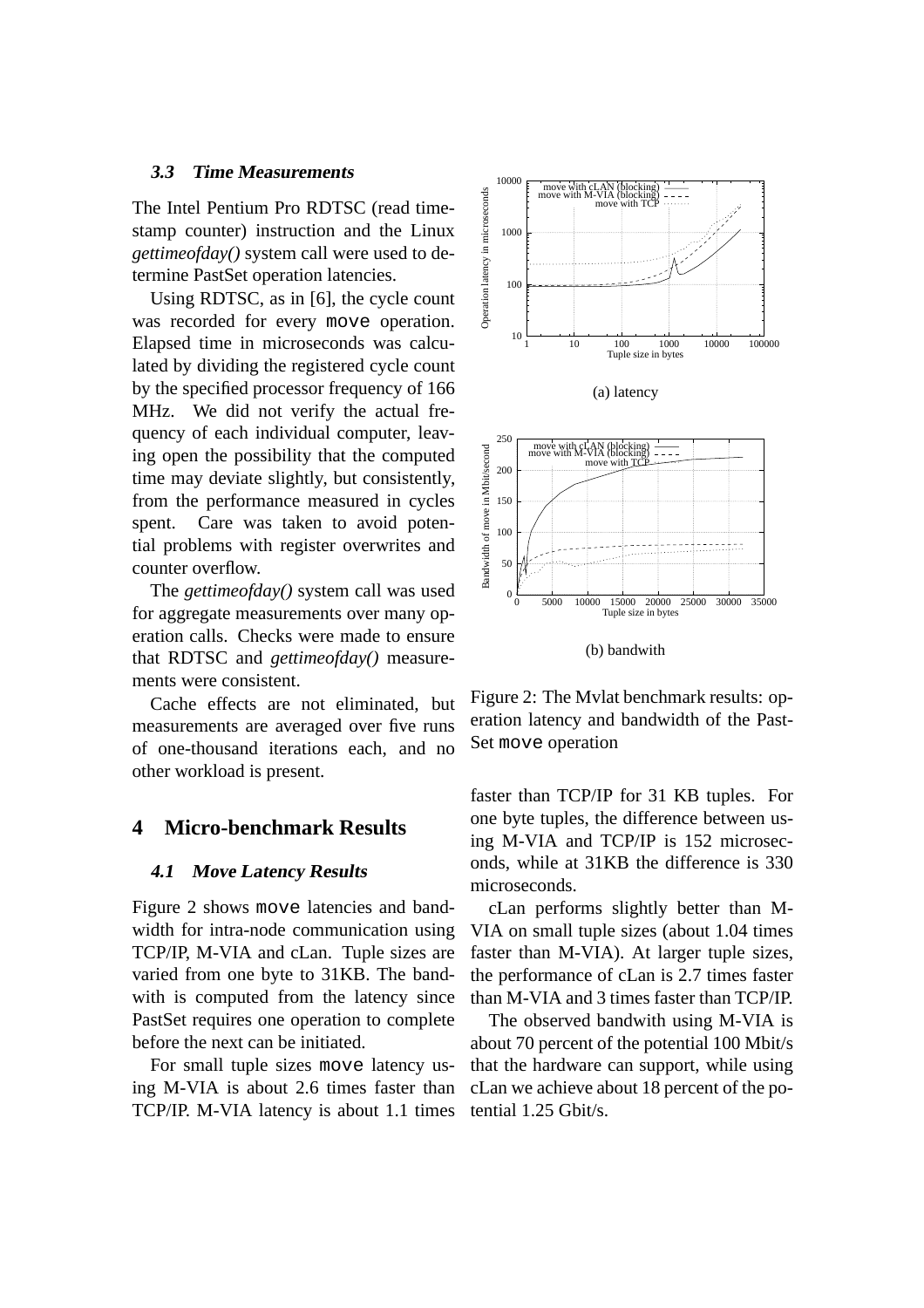Most of the performance improvement of M-VIA over TCP/IP comes from the implementation drawing advantage of local network properties. M-VIA skips ethernet checksums (done in hardware) and handles much of the protocol in the interrupt handler while TCP/IP has to send the data through several layers and compute checksums for ethernet frames, IP headers and TCP packets. M-VIA also uses faster traps to the kernel than TCP/IP.

The performance advantage with cLan is first visible at larger tuple sizes where the higher bandwith (1.25 Gbit vs 100 Mbit) becomes more important. At smaller packet sizes, the benefit from hardware support is masked by the overhead in the management of the blocking calls. As such, the current PastSet implementation does not show much of a performance benefit due to the hardware implementation of VIA.

### **4.2 Latencies of Polling and Blocking Message Passing**

Figure 3 shows message passing latencies of cLan and M-VIA measured with vnettest using spinning (polling) and blocking VIA calls.



Figure 3: One-way latency over cLAN and M-VIA measured with vnettest

there is little difference in latency between spinning and blocking communication when using M-VIA, resulting in the graphs overlapping in the figure. This effect comes from the fact that the software M-VIA implementation has to handle interrupts and protocol implementation both for polling and blocking operations.

The extra overhead from the kernel traps (up to 2 ioctl calls per send or receive operation) are overlapped with the pysical transmission of data. This might hurt the performance of M-VIA during high load from multiple clients.

Using polling on cLAN gives a clear advantage, reducing the latency with 20-30 microseconds over all tested packet sizes compared to the blocking version.

# **4.3 Implications for PastSet implementation**

For small tuple sizes the latency of Past-Set move operations is about 100 microseconds. Using spinning on cLan achieves a one-way latency improvement of 20-30 microseconds as compared to blocking. This translates into a potential move latency improvement of 40-60 microseconds.

Achieving this requires modifications to the PastSet server and application library. The use of spinning must be carefully applied due to its CPU usage[7].

# **5 Related work**

For basic ping-pong communication allow user-level communication libraries.How to reduce waiting costs in user-level communication has been reported on in several papers, including [7]. This paper describes a mechanism for reducing the cost of waiting for messages in architectures that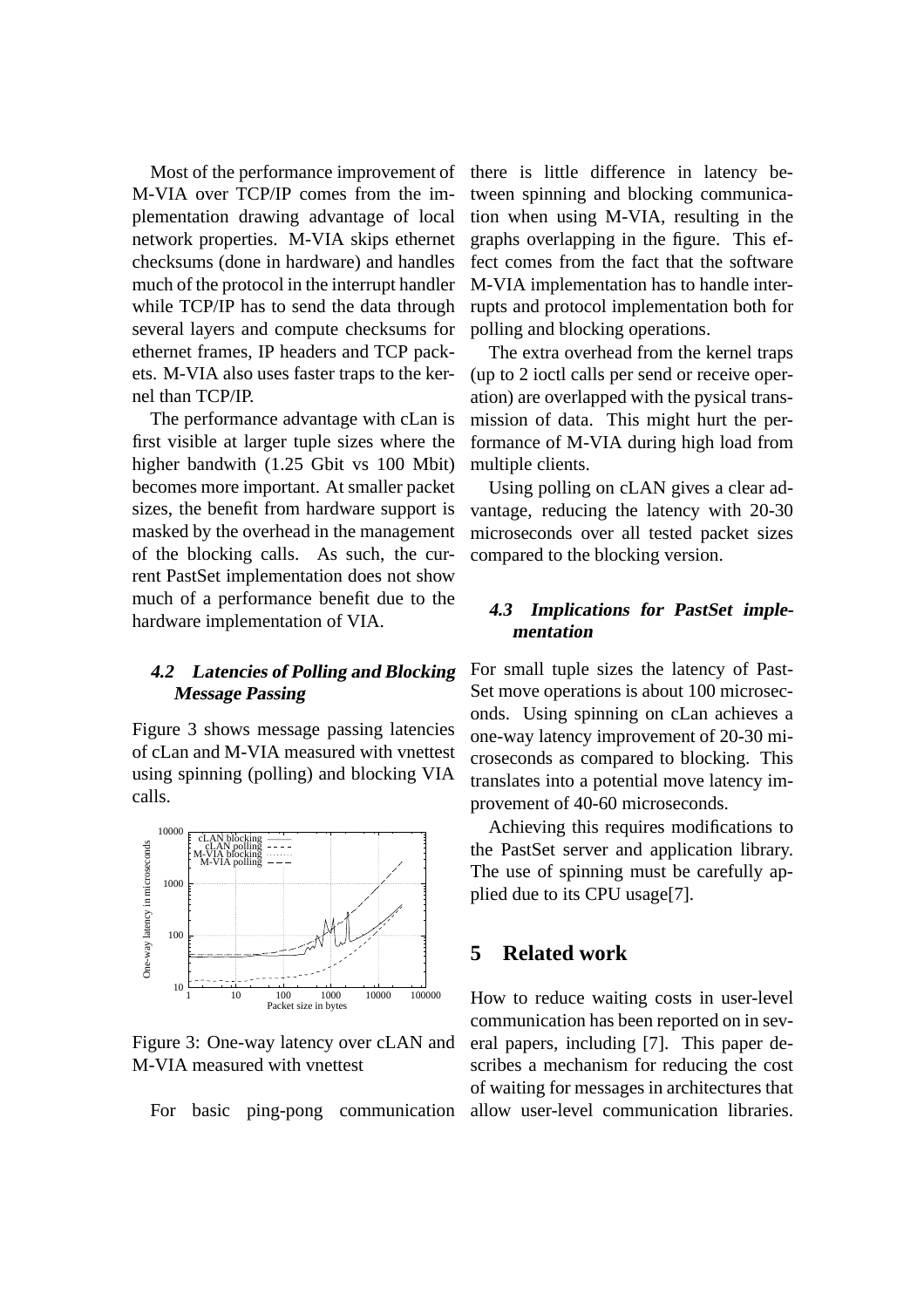They document how blocking and spinning can affect the performance, and correlates well with our results.

VIA is currently being introduced for various message passing sub-systems. Systems that are based on the  $p4[5]$  communication library are candidates for porting to the VIA API, e.g. the M-VIA team have ported MPICH to use M-VIA instead. Distributed shared memory systems which uses VIA includes the page based HLRC DSM system [11].

Work on building DSM systems on top of user level communication libraries includes the Virtual Memory Mapped Communication system, VMMC [4].

The Orca object based DSM system has an associated communication library, PANDA, which also provides a high performance communication system that runs on Myrinet. PANDA is specifically designed for Orca which is highly dependent on multicast[2].

# **6 Conclusions**

Based on the performance results we can conclude that:

- Hardware supported VIA gives a nonsignificant improvement in PastSet operation latency over software M-VIA for small tuple sizes. This is because the PastSet operation is blocking, and the cost of blocking is much higher than the advantage of the small protocol overhead in hardware supported VIA
- Hardware supported VIA gives a significant improvement in PastSet operation latency over software M-VIA for large tuple sizes. This is because the

hardware supported VIA is a gigabit network versus the megabit network used by the software M-VIA

- Hardware supported VIA benefits significantly from using spinning instead of blocking when waiting for data. This is because the cost of blocking is avoided
- Software supported M-VIA does not benefit significantly from using spinning instead of blocking. This is because the protocol implies several traps to the kernel per data transfer, and this is much more expensive than the benefit coming from spinning
- By using spinning and hardware supported VIA, the PastSet move latency may be cut in half. However, carefully combining spinning and blocking seems to be needed to benefit from gigabit networks with hardware support for VIA while at the same time not using too much processor cycles

# **7 Acknowledgements**

Giganet Inc. kindly provided us with a cLan environment. Ken Arne Jensen and Jon Ivar Kristiansen provided invaluable support under the preparation of this paper.

# **References**

- [1] ANSHUS, O. J., AND LARSEN, T. Macroscope: The abstractions of a distributed operating system. *Norsk Informatikk Konferanse* (October 1992).
- [2] BHOEDJANG, R., RUHL, T., AND BAL, H. E. Efficient multicast on